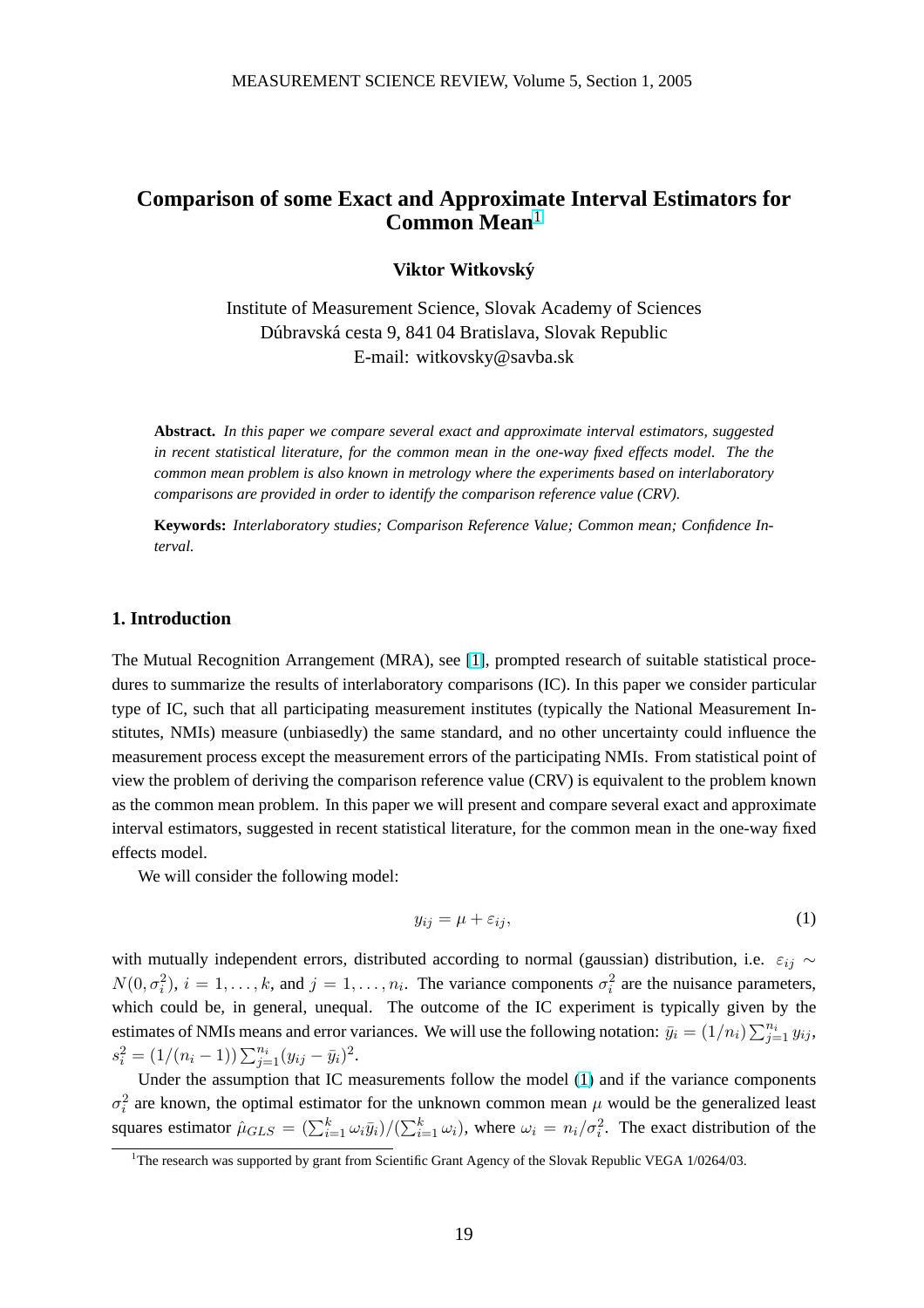### MEASUREMENT SCIENCE REVIEW, Volume 5, Section 1, 2005

estimator is known:  $\hat{\mu}_{GLS} \sim N(\mu, 1/\omega_{\Sigma})$ , where  $\omega_{\Sigma} = \sum_{i=1}^{k} \omega_i$ . From that the corresponding exact  $(1 - \alpha) \times 100\%$  confidence interval is given by

$$
CI_1: \left[ \hat{\mu}_{GLS} - u_{1-\alpha/2} \sqrt{1/\omega_{\Sigma}}, \ \hat{\mu}_{GLS} + u_{1-\alpha/2} \sqrt{1/\omega_{\Sigma}} \right], \tag{2}
$$

where  $u_{1-\alpha/2}$  denotes the  $(1-\alpha/2)$ -quantile of the standard normal distribution  $N(0, 1)$ . This confidence interval is based on full information about the model and the nuisance parameters  $\sigma_i^2$ ,  $i = 1, \ldots, k$ , which is in typical applications unknown. However, the interval estimator(2) will serve as a gold standard (benchmark) in further analysis of statistical properties of the other suggested interval estimators for the common mean.

If the variance components  $\sigma_i^2$  are unknown (only the estimates  $s_i^2$  are available) the situation is more complicated, and the exact and optimum (shortest) interval estimator for the common mean  $\mu$  is not known. The problem considered here was studied by many authors in the statistical literature, see e.g. [2, 4, 5, 8, 9]. This paper is also related to the work presented by Savin in [6]. In the next Section we present some approximate and exact confidence intervals for the common mean which have been proved to have good statistical properties under different situations.

### **2. Exact and approximate confidence intervals for the common mean**

Fairweather, see [2], suggested the exact confidence interval for the common mean  $\mu$  based on the distribution of a linear combination of independent Student's t random variables, say  $W = \sum_{i=1}^{k} u_i t_i$ , where  $u_i$ ,  $i = 1, \ldots, k$ , denote the nonstochastic coefficients which represent the relative importance of the participating [NM](#page-3-0)Is, and  $t_i$ ,  $i = 1, \ldots, k$ , denote the independent Student's t random variables with  $\nu_i = n_i - 1$  degrees of freedom. If we denote by  $q_{1-\alpha/2}$  the  $(1 - \alpha/2)$ -quantile of the distribution of W, then the exact  $(1 - \alpha) \times 100\%$  confidence interval for  $\mu$  is given by

$$
\left[\frac{\sum_{i=1}^{k} \sqrt{\frac{n_i}{s_i^2}} u_i \bar{y}_i}{\sum_{i=1}^{k} \sqrt{\frac{n_i}{s_i^2}} u_i} - \frac{q_{1-\alpha/2}}{\sum_{i=1}^{k} \sqrt{\frac{n_i}{s_i^2}} u_i}, \frac{\sum_{i=1}^{k} \sqrt{\frac{n_i}{s_i^2}} u_i \bar{y}_i}{\sum_{i=1}^{k} \sqrt{\frac{n_i}{s_i^2}} u_i} + \frac{q_{1-\alpha/2}}{\sum_{i=1}^{k} \sqrt{\frac{n_i}{s_i^2}} u_i}\right].
$$
\n(3)

The quantiles of W could be calculated exactly by the algorithm tdist suggested by Witkovský in [7].

Here we consider two versions of confidence interval (3) based on different choice of weights  $u_i$ ,  $i = 1, \ldots, k$ : If we have no reason to prefer results of any particular participating NMI, we suggest to use the confidence interval (3) with  $u_i = 1$  for all  $i = 1, \ldots, k$ , i.e.

$$
CI_2: \left[ \frac{\sum_{i=1}^k \sqrt{\frac{n_i}{s_i^2}} \bar{y}_i}{\sum_{i=1}^k \sqrt{\frac{n_i}{s_i^2}}} - \frac{q_{1-\alpha/2}}{\sum_{i=1}^k \sqrt{\frac{n_i}{s_i^2}}}, \frac{\sum_{i=1}^k \sqrt{\frac{n_i}{s_i^2}} \bar{y}_i}{\sum_{i=1}^k \sqrt{\frac{n_i}{s_i^2}}} + \frac{q_{1-\alpha/2}}{\sum_{i=1}^k \sqrt{\frac{n_i}{s_i^2}}} \right],
$$
\n
$$
(4)
$$

where  $q_{1-\alpha/2}$  denotes the  $(1-\alpha/2)$ -quantile of the distribution of  $W = \sum_{i=1}^{k} t_i$ .

On the other hand, if we have some prior information on the NMIs error variances (prior to the current IC experiment), say, we know from preliminary experiments or from the analysis of the measurement devices that the error variances are  $\sigma^2_{(0)i}$ , we suggest to use the confidence interval (3) with  $u_i=\sqrt{n_i/\sigma^2_{(0)i}}$ for all  $i = 1, \ldots, k$ , i.e.

$$
CI_{3}: \left[\frac{\sum_{i=1}^{k} \sqrt{\frac{n_{i}}{s_{i}^{2}}} \sqrt{\frac{n_{i}}{\sigma_{(0)i}^{2}}} \bar{y}_{i}}{\sum_{i=1}^{k} \sqrt{\frac{n_{i}}{s_{i}^{2}}} \sqrt{\frac{n_{i}}{\sigma_{(0)i}^{2}}} - \frac{q_{1-\alpha/2}}{\sum_{i=1}^{k} \sqrt{\frac{n_{i}}{s_{i}^{2}}} \sqrt{\frac{n_{i}}{\sigma_{(0)i}^{2}}} }{\sum_{i=1}^{k} \sqrt{\frac{n_{i}}{s_{i}^{2}}} \sqrt{\frac{n_{i}}{\sigma_{(0)i}^{2}}} + \frac{q_{1-\alpha/2}}{\sum_{i=1}^{k} \sqrt{\frac{n_{i}}{s_{i}^{2}}} \sqrt{\frac{n_{i}}{\sigma_{(0)i}^{2}}} } }\right], \quad (5)
$$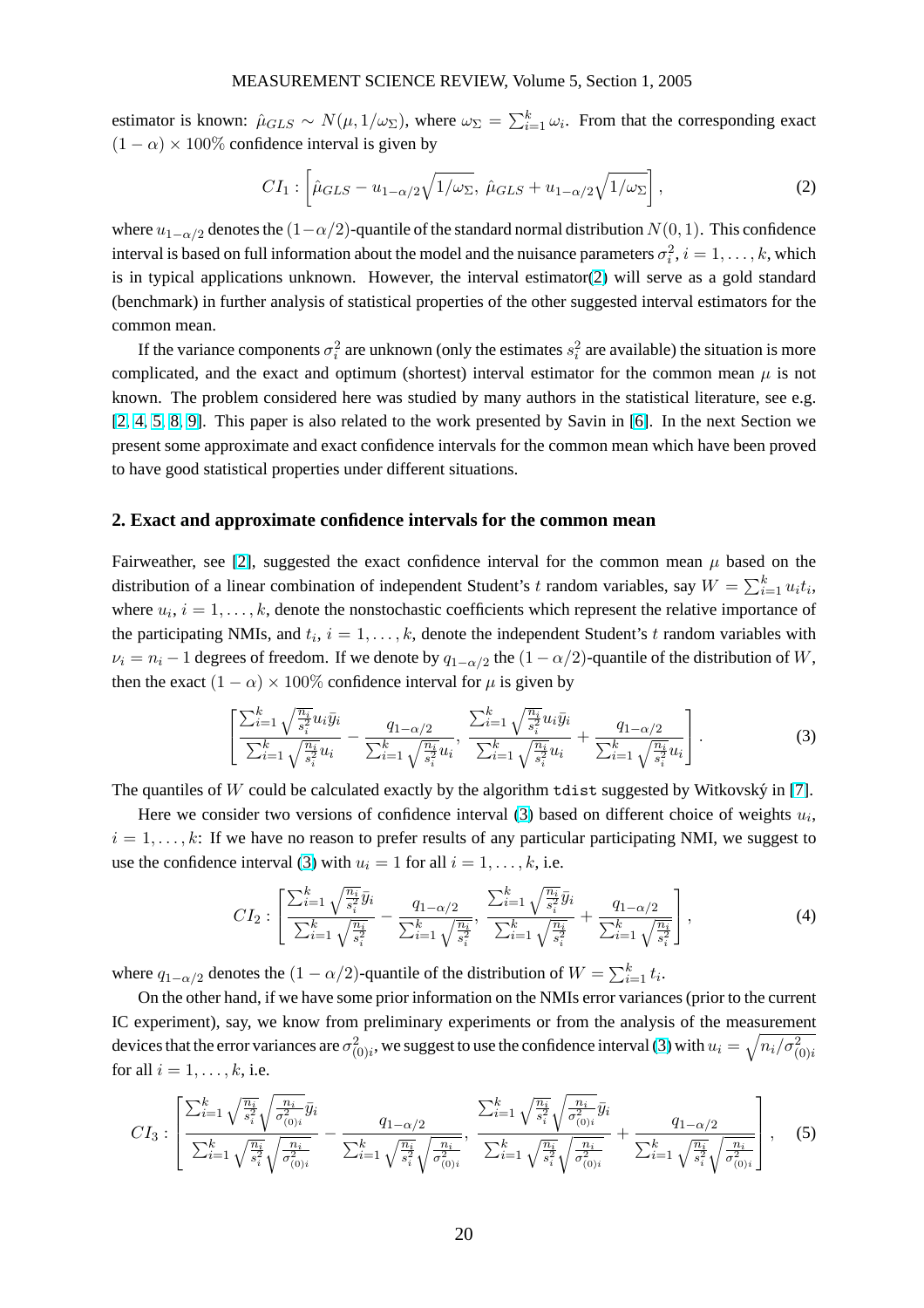### MEASUREMENT SCIENCE REVIEW, Volume 5, Section 1, 2005

<span id="page-2-0"></span>where  $q_{1-\alpha/2}$  denotes the  $(1-\alpha/2)$ -quantile of the distribution of  $W = \sum_{i=1}^{k} \sqrt{n_i/\sigma_{(0)i}^2} t_i$ .

Hartung and Makambi in [4] suggested the following approximate confidence intervals for  $\mu$ , centered at the Graybill-Deal estimator  $\hat{\mu}_{GD}$  of  $\mu$ , see [3]:

$$
CI_4: \left[ \hat{\mu}_{GD} - t_{\hat{\nu};1-\alpha/2} \sqrt{1/w_{\Sigma}}, \ \hat{\mu}_{GD} + t_{\hat{\nu};1-\alpha/2} \sqrt{1/w_{\Sigma}} \right], \tag{6}
$$

where  $\hat{\mu}_{GD} = (\sum_{i=1}^k w_i \bar{y}_i)/(\sum_{i=1}^k w_i)$  with  $w_i = n_i/s_i^2$ ,  $w_{\Sigma} = \sum_{i=1}^k w_i$ , and  $t_{\hat{\nu};1-\alpha/2}$  denotes the  $(1-\alpha/2)$ -quantile of the Students t-distribution with degrees of freedom estimated by  $\hat{\nu} = (2f)/(f-1)$ , where

$$
f = 1 + \frac{2}{w_{\Sigma^*}^2} \sum_{i=1}^k \frac{w_i}{n_i - 1} (2w_{\Sigma} - w_i), \quad \text{and} \quad w_{\Sigma^*} = \sum_{i=1}^k \frac{(n_i - 3)}{(n_i - 1)} \frac{n_i}{s_i^2}.
$$
 (7)

The other approximate confidence interval for  $\mu$  centered at  $\hat{\mu}_{GD}$ , suggested by Hartung and Makambi in [4], is the confidence interval given by

$$
CI_5: \left[ \hat{\mu}_{GD} - t_{\hat{\nu}_*; 1 - \alpha/2} \sqrt{\hat{\lambda}/w_{\Sigma}}, \ \hat{\mu}_{GD} + t_{\hat{\nu}_*; 1 - \alpha/2} \sqrt{\hat{\lambda}/w_{\Sigma}} \right], \tag{8}
$$

wit[h](#page-3-0) degrees of freedom estimated by  $\hat{\nu}_* = 4 + (6f^2)/|V - 2f^2|$ , where f is defined in (7), and

$$
V = \frac{2}{w_{\Sigma}^{2}} \left\{ \sum_{i=1}^{k} w_{i}^{2} \left( 1 + \frac{14}{n_{i} - 1} \right) - \frac{8}{w_{\Sigma}} \sum_{i=1}^{k} \frac{w_{i}^{3}}{n_{i} - 1} \right\}, \quad \hat{\lambda} = \frac{\hat{\nu}_{*}}{(\hat{\nu}_{*} - 2)f}.
$$
 (9)

Krishnamoorthy and Lu, see [5], suggested an approximate confidence interval based on the generalized pivot, which is a stochastic linear combination of Student's  $t$  random variables:

$$
T = \frac{\sum_{i=1}^{k} \frac{n_i Q_i}{(n_i - 1)s_i^2} (\bar{y}_i - \sqrt{s_i^2/n_i} t_i)}{\sum_{i=1}^{k} \frac{n_i Q_i}{(n_i - 1)s_i^2}},
$$
\n(10)

where  $Q_i \sim \chi^2_{\nu_i}$  are stochastically independent random variables distributed as chi-squared random variables with  $\nu_i = n_i - 1$  degrees of freedom, which are also independent with  $t_i \sim t_{\nu_i}$ . The  $(1 - \alpha) \times 100\%$  confidence interval for  $\mu$  is given by

$$
CI_6: [T_{\alpha/2}, T_{1-\alpha/2}], \qquad (11)
$$

where  $T_{\alpha/2}$  and  $T_{1-\alpha/2}$  are the quantiles of the distribution of the random variable T given in (10). The quantiles of T could be estimated by an auxiliary simulation experiment.

## **3. Simulation study**

We have examined the empirical coverage probabilities and the relative average lengths (relative to the average lengths of  $CI_1$ ) of the interval estimators  $CI_1, \ldots, CI_6$ , for nominal level  $\alpha = 0.05$ . Assuming that model (1) is true, we have used the following values of the unknown parameters in the simulation study:  $\mu = 0$ ,  $k = 9$  and the following 10 sample designs used by Hartung and Makambi in  $[4]$ : 1)  $n_i \in \{\{10, 10, 10\}, \{10, 10, 10\}, \{10, 10, 10\}\}\$  and  $\sigma_i^2 \in \{\{4, 4, 4\}, \{4, 4, 4\}, \{4, 4, 4\}\}\$ , 2)  $n_i \in \{10, 10, 10\}$  $\{\{10, 10, 10\}, \ldots\}$  $\{\{10, 10, 10\}, \ldots\}$  $\{\{10, 10, 10\}, \ldots\}$  and  $\sigma_i^2 \in \{\{1, 3, 5\}, \ldots\}$ , 3)  $n_i \in \{\{20, 20, 20\}, \ldots\}$  and  $\sigma_i^2 \in \{\{4, 4, 4\}, \ldots\}$ , 4)  $n_i \in \{\{20, 20, 20\}, \ldots\}$  and  $\sigma_i^2 \in \{\{1, 3, 5\}, \ldots\}$ , 5)  $n_i \in \{\{5, 10, 15\}, \ldots\}$  and  $\sigma_i^2 \in \{\{4, 4, 4\}, \ldots\}$ , 6)  $n_i \in \{\{5, 10, 15\}, \ldots\}$  $n_i \in \{\{5, 10, 15\}, \ldots\}$  and  $\sigma_i^2 \in \{\{1, 3, 5\}, \ldots\}$ , 7)  $n_i \in \{\{5, 10, 15\}, \ldots\}$  and  $\sigma_i^2 \in \{\{5, 3, 1\}, \ldots\}$ , 8)